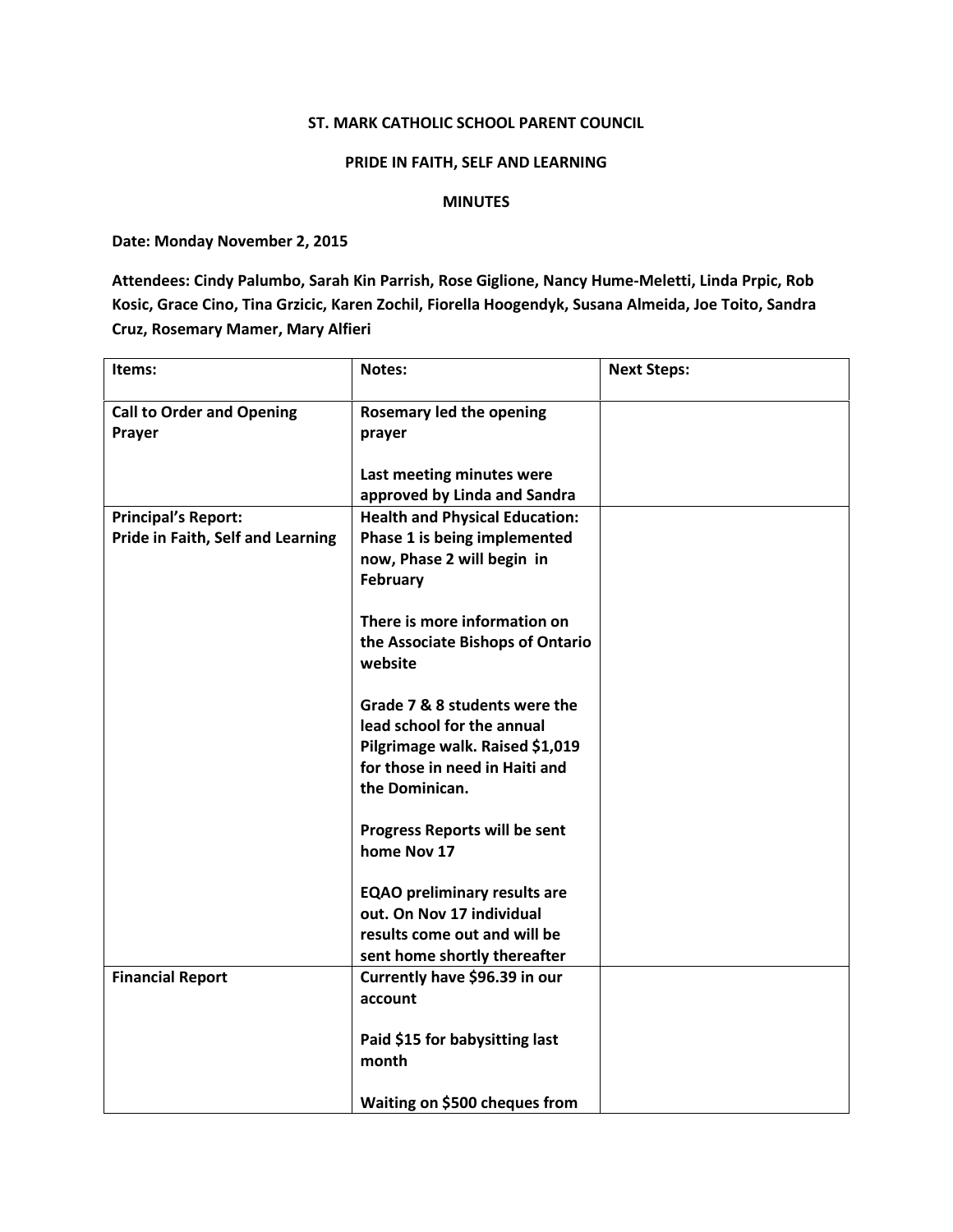|                       | the school board to encourage                         |                                  |
|-----------------------|-------------------------------------------------------|----------------------------------|
|                       | parent involvement                                    |                                  |
| <b>Parish Report</b>  | <b>Children Liturgy at 10am mass</b>                  |                                  |
|                       |                                                       |                                  |
|                       | <b>CWL Victorian Marketplace is</b>                   |                                  |
|                       | Nov 7 <sup>th</sup> and 8 <sup>th</sup> . Baked goods |                                  |
|                       | may be brought in from Nov 6-                         |                                  |
|                       | 8.                                                    |                                  |
|                       |                                                       |                                  |
|                       | The parish website has new tabs                       |                                  |
|                       | that address hot topic issues.                        |                                  |
|                       | They are updated on a regular                         |                                  |
|                       | basis, so please take a moment                        |                                  |
|                       | to browse through them.                               |                                  |
| <b>Business Items</b> | Volunteer List. Sandra has                            | Final letter needs to be written |
|                       | written out a rough draft                             | and forwarded to Grace Cino      |
|                       | seeking volunteers for many                           |                                  |
|                       | different needs around the                            |                                  |
|                       | school.                                               |                                  |
|                       | Advent Night will be doing a                          | Rosemary, Susana, Sandra,        |
|                       | craft again this year on Dec 8.                       | Linda, Joe and Fiorella will     |
|                       | There will be 20-28 tables and                        | ensure all supplies are put      |
|                       | limited seating, so first come                        | together and ready to go for the |
|                       | first serve                                           | craft                            |
|                       | Tina Grzicic will be the teacher                      |                                  |
|                       | liaison                                               |                                  |
|                       |                                                       |                                  |
|                       | Possible liturgy and choir and                        |                                  |
|                       | dance team performances                               |                                  |
|                       | Xmas Fundraiser. Rosemary will                        |                                  |
|                       | speak to the manager at Terra                         |                                  |
|                       | about a Poinsettia fundraiser                         |                                  |
|                       | Pita Pit. Sarah Parrish came in                       | Susana will coordinate Pita days |
|                       | to discuss Pita Pit as another                        | starting in January              |
|                       | lunch option                                          |                                  |
|                       |                                                       |                                  |
|                       | A pita costs \$5.00 and \$1.00                        |                                  |
|                       | from each goes back to the                            |                                  |
|                       | school                                                |                                  |
|                       |                                                       |                                  |
|                       | Pizza days are already set for                        |                                  |
|                       | the remainder of the year.                            |                                  |
|                       | Something that can start in                           |                                  |
|                       | January                                               |                                  |
|                       | Dance-a-thon fundraiser to be                         | Need to pick up donation letter  |
|                       | held possibly Feb 19, 2016 (date                      | and visit local stores           |